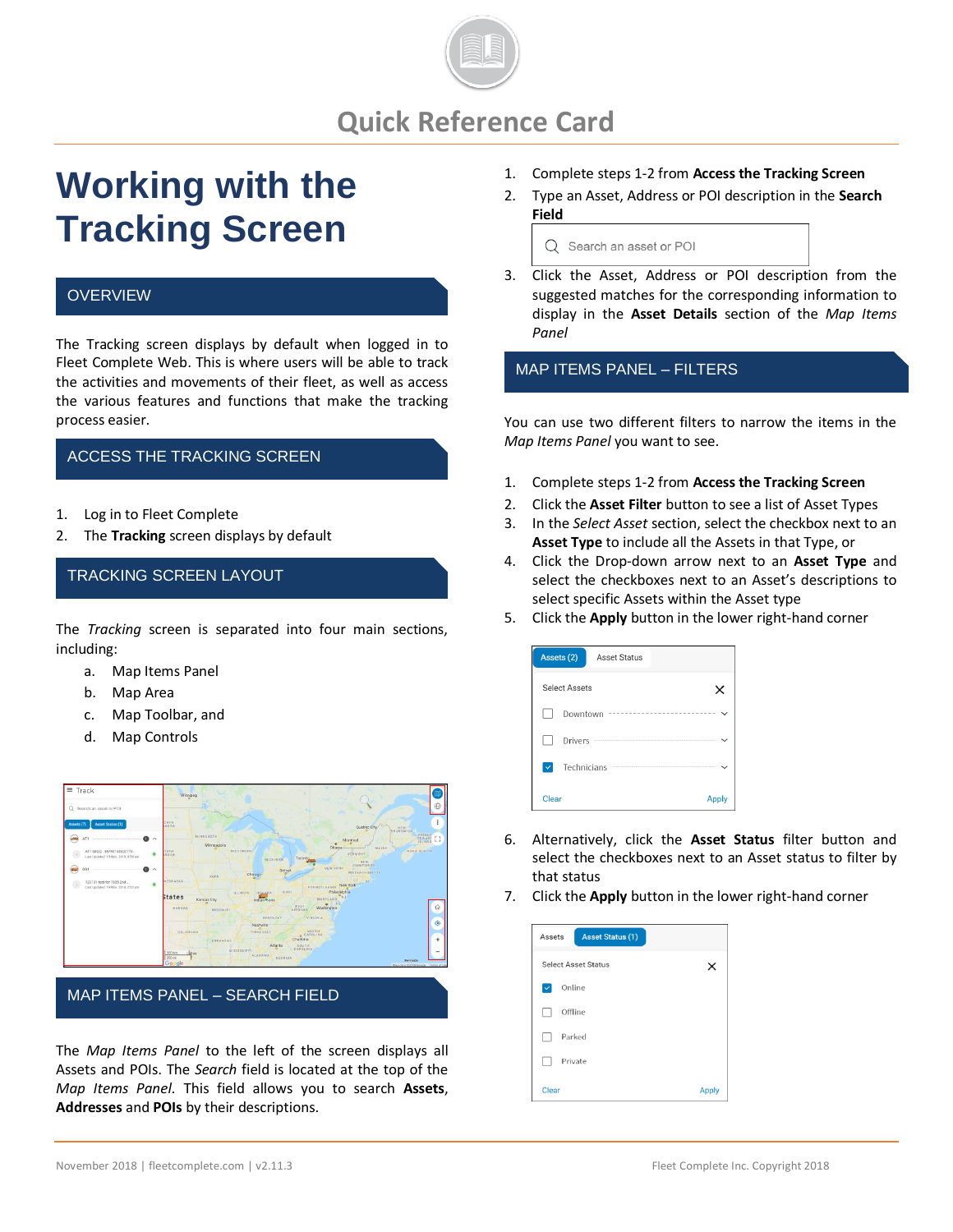

# MAP ITEMS PANEL – ASSET/POI DETAILS

The **Asset/POI Details** section on the Map Items Panel displays all the relevant Tracking Information for a selected Asset or POI.

- 1. Complete steps 1-2 from **Access the Tracking Screen**
- 2. Complete step 1-3 from **Map Items Panel Search Field** to locate an Asset/POI
- 3. Alternatively, complete steps 1-7 from **Filters** to filter as necessary
- 4. Click an **Asset/POI** description from the suggested matches for the corresponding information to display in the **Asset Details** section of the *Map Items Panel,* which includes the following information:
	- a. Asset/POI Description
	- b. A **Tracking Map** displaying the current **Location** of the Asset/POI and the current **Asset Status**
	- c. On the Tracking Map, click the **button to Zoom In** closer to the selected Asset/POI, or
	- d. Click the **button to Zoom Out** further away from the Asset/POI



- e. Below the tracking map, the last reported **Address** location of the selected Asset/POI is displayed
- f. If a Resource has been assigned to the selected asset, the Resource description will display
- g. Asset's **Direction**, for example: NW, SW, N
- h. Asset's **Speed**, for example: traveling at a speed of 35mph



#### i. **Tracking Features**

- j. Asset's/POI's **Genera**l **Information**, for example: The Last time and Date stamp of when the Asset's information was last updated
- k. POI **Contact Information**, if any
- l. Asset' **Sensor Information**, if any

# MAP ITEMS PANEL – TRACKING FEATURES

**Tracking Features** are Asset/POI related features that provide you with additional tracking options and insights into their activities.

- 1. Complete steps 1-2 from **Access the Tracking Screen**
- 2. Complete step 1-3 from **Map Items Panel Search Field** to locate an Asset/POI
- 3. Alternatively, complete steps 1-7 from **Filters** to filter as necessary
- *4.* Click an **Asset/POI** description to access the *Tracking Features*
- 5. Click the **Nearby** button to display a list of all the closets Assets / POIs descriptions and their Distance from the selected Asset/ POI
- 6. Click the **Zoom To** button to focus on the main map as close as possible on a selected Asset/POI by centering around it  $\frac{a}{z_{\text{comm}}}$
- 7. Click the **Trip Replay** button to display details of each invehicle GPS position for a given trip during a selected time $\frac{w}{\sqrt{w}}$

Note: To learn more about Trip Replay, refer to the Trip Replay QRC

8. Click the Breadcrumbs button to display details of each in-vehicle GPS position for the last 24 hours

Note: To learn more about Breadcrumbs, refer to the Breadcrumbs QRC

Note: If a **POI** is selected, only **Nearby** and **Zoom To** tracking features will be available

# MAP AREA AND MAP CONTROLS

Most of the Tracking screen that is visible is *the Map Area*. This is where the location of your Assets and POIs are displayed. At the bottom right hand corner of the Map Area several **Map Controls** display.

- 1. Click an **Asset/POI** description to locate the Asset in the *Map Area*
- 2. Click a map section and drag it until your desired section is shown to move the map area